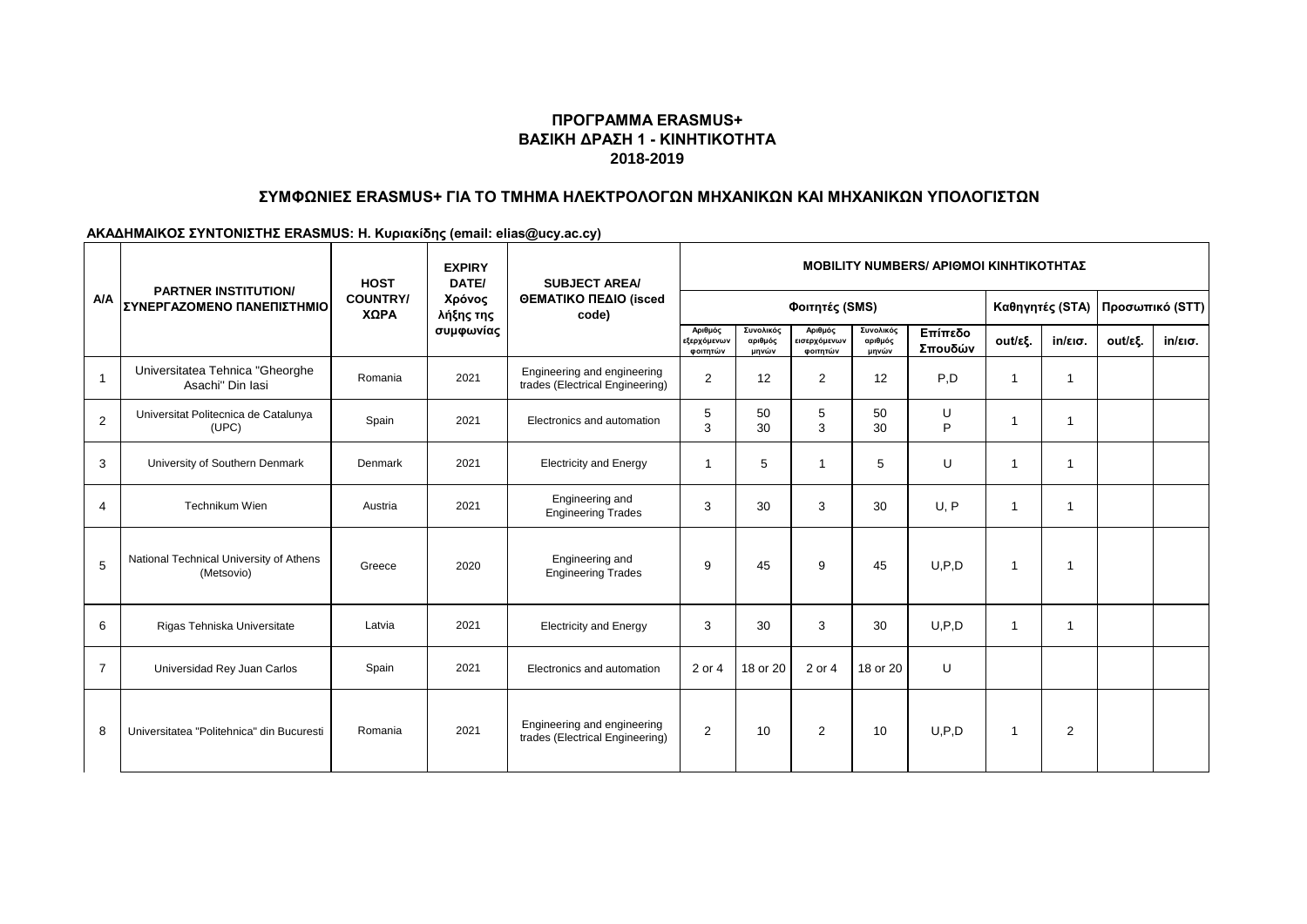# **ΣΥΜΦΩΝΙΕΣ ERASMUS+ ΓΙΑ ΤΟ ΤΜΗΜΑ ΗΛΕΚΤΡΟΛΟΓΩΝ ΜΗΧΑΝΙΚΩΝ ΚΑΙ ΜΗΧΑΝΙΚΩΝ ΥΠΟΛΟΓΙΣΤΩΝ**

|            |                                                             | <b>HOST</b>             | <b>EXPIRY</b><br>DATE/ | <b>MOBILITY NUMBERS/ APIOMOI KINHTIKOTHTAZ</b><br><b>SUBJECT AREA/</b>   |                                    |                               |                                     |                               |                    |                  |                   |         |                   |
|------------|-------------------------------------------------------------|-------------------------|------------------------|--------------------------------------------------------------------------|------------------------------------|-------------------------------|-------------------------------------|-------------------------------|--------------------|------------------|-------------------|---------|-------------------|
| <b>A/A</b> | <b>PARTNER INSTITUTION/</b><br>ΣΥΝΕΡΓΑΖΟΜΕΝΟ ΠΑΝΕΠΙΣΤΗΜΙΟ   | <b>COUNTRY/</b><br>ΧΩΡΑ | Χρόνος<br>λήξης της    | ΘΕΜΑΤΙΚΟ ΠΕΔΙΟ (isced<br>code)                                           |                                    |                               | Φοιτητές (SMS)                      |                               |                    | Καθηγητές (STA)  |                   |         | Προσωπικό (STT)   |
|            |                                                             |                         | συμφωνίας              |                                                                          | Αριθμός<br>εξερχόμενων<br>φοιτητών | Συνολικός<br>αριθμός<br>μηνών | Αριθμός<br>εισερχόμενων<br>φοιτητών | Συνολικός<br>αριθμός<br>μηνών | Επίπεδο<br>Σπουδών | out/εξ.          | $in/\epsilon$ ισ. | out/εξ. | $in/\epsilon$ ισ. |
| 9          | Univerzita Tomase Bati Ve Zline                             | <b>Czech Rupublic</b>   | 2021                   | Electronics and automation                                               | $\overline{2}$                     | 20                            | $\overline{2}$                      | 20                            | U.P                | -1               | 1                 |         |                   |
| 10         | Universitat Politecnica de Catalunya -<br><b>ETSEIB</b>     | Spain                   | 2021                   | Engineering and<br><b>Engineering Trades (Electrical</b><br>Engineering) | 2                                  | 12                            | $\overline{2}$                      | 12                            | U.P                | 1                | 1                 |         |                   |
| 11         | Universite d Orleans                                        | France                  | 2021                   | Eco technology in Electronics<br>and Optics                              | 1 or 2                             | 9                             | 1 or 2                              | 9                             | U.P.D              | -1               | 1                 |         |                   |
| 12         | Technological Education Institution of<br>Western Macedonia | Greece                  | 2021                   | Engineering and<br><b>Engineering Trades (Electrical</b><br>Engineering) | 3                                  | 15                            | 3                                   | 15                            | U, P, D            | $\overline{1}$   | 1                 |         |                   |
| 13         | University of Thessaly                                      | Greece                  | 2020                   | <b>Computer Science</b>                                                  | $\overline{2}$                     | 10                            | $\overline{2}$                      | 10                            | U                  | -1               |                   |         |                   |
| 14         | Universidad de A Coruna                                     | Spain                   | 2021                   | <b>Electricity and Energy</b>                                            | 3                                  | 30                            | 3                                   | 30                            | U                  | 1                | 1                 |         |                   |
| 15         | University of Rijeka                                        | Croatia                 | 2021                   | <b>Electricity and Energy</b>                                            | $\overline{2}$                     | 10                            | 2                                   | 10                            | P,D                | -1               | 1                 |         |                   |
| 16         | Aristotle University of Thessaloniki                        | Greece                  | 2020                   | Engineering and<br><b>Engineering Trades (Computing)</b>                 | $\overline{2}$                     | 12                            | 2                                   | 12                            | U, P, D            | -1               | 1                 |         |                   |
| 17         | Politecnico di Torino                                       | Italy                   | 2021                   | Electronics and automation                                               | 3                                  | 18                            | 3                                   | 18                            | P, D               | to be<br>defined | to be<br>defined  |         |                   |
| 18         | Universita Campus Bio-Medico di Roma                        | Italy                   | 2021                   | Electronics and automation                                               | 3                                  | 18                            | 3                                   | 18                            | U, P, D            | $\overline{1}$   | $\mathbf{1}$      |         |                   |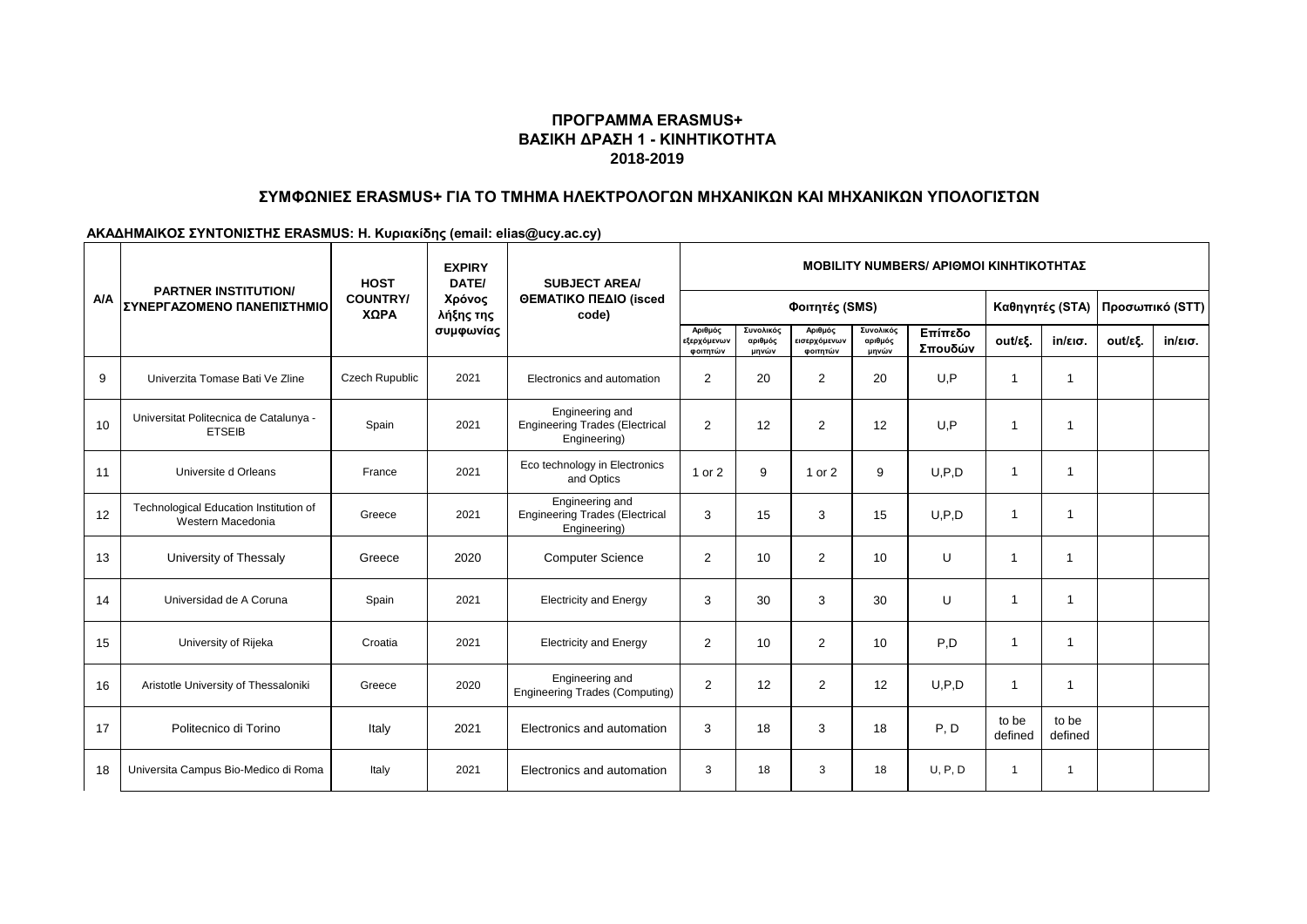# **ΣΥΜΦΩΝΙΕΣ ERASMUS+ ΓΙΑ ΤΟ ΤΜΗΜΑ ΗΛΕΚΤΡΟΛΟΓΩΝ ΜΗΧΑΝΙΚΩΝ ΚΑΙ ΜΗΧΑΝΙΚΩΝ ΥΠΟΛΟΓΙΣΤΩΝ**

|            | <b>HOST</b><br><b>PARTNER INSTITUTION/</b>                 |                         | <b>EXPIRY</b><br>DATE/           | <b>SUBJECT AREA/</b>                                                                | <b>MOBILITY NUMBERS/ APIOMOI KINHTIKOTHTAZ</b> |                               |                                     |                               |                    |                 |         |         |                   |  |
|------------|------------------------------------------------------------|-------------------------|----------------------------------|-------------------------------------------------------------------------------------|------------------------------------------------|-------------------------------|-------------------------------------|-------------------------------|--------------------|-----------------|---------|---------|-------------------|--|
| <b>A/A</b> | ΣΥΝΕΡΓΑΖΟΜΕΝΟ ΠΑΝΕΠΙΣΤΗΜΙΟ                                 | <b>COUNTRY/</b><br>ΧΩΡΑ | Χρόνος<br>λήξης της<br>συμφωνίας | ΘΕΜΑΤΙΚΟ ΠΕΔΙΟ (isced<br>code)                                                      |                                                | Φοιτητές (SMS)                |                                     |                               | Καθηγητές (STA)    | Προσωπικό (STT) |         |         |                   |  |
|            |                                                            |                         |                                  |                                                                                     | Αριθμός<br>εξερχόμενων<br>φοιτητών             | Συνολικός<br>αριθμός<br>μηνών | Αριθμός<br>εισερχόμενων<br>φοιτητών | Συνολικός<br>αριθμός<br>μηνών | Επίπεδο<br>Σπουδών | out/εξ.         | in/εισ. | out/εξ. | $in/\epsilon$ ισ. |  |
| 19         | Fontys University of Applied Sciences                      | Netherlands             | 2021                             | Electronics and automation                                                          | 3                                              | 15                            | 3                                   | 15                            | U                  |                 |         |         |                   |  |
| 20         | Universitat Politecnica de Catalunya -<br><b>EETAC</b>     | Spain                   | 2020                             | Engineering and<br><b>Engineering Trades</b><br>(Telecommunications<br>Engineering) | $\overline{2}$<br>2                            | 12<br>12                      | 2<br>$\overline{2}$                 | 12<br>12                      | U<br>P             | 1               |         |         |                   |  |
| 21         | Democritus University of Thrace                            | Greece                  | 2020                             | Engineering and<br><b>Engineering Trades (Electrical</b><br>Engineering)            |                                                | 5                             |                                     | 5                             | U.P                | 1               |         |         |                   |  |
| 22         | University of Technology and Life<br>Sciences in Bydgoszcz | Poland                  | 2020                             | Information and Communication<br>Technologies                                       | 2                                              | 10                            | $\overline{2}$                      | 10                            | U.P                | -1              |         |         |                   |  |
| 23         | Imperial College of Science, Technology<br>& Medicine      | <b>UK</b>               | 2020                             | Electronics and automation                                                          | 5                                              | 30                            | 5                                   | 30                            | P,D                | $\overline{2}$  | 2       |         |                   |  |
| 24         | University of Ljubljana                                    | Slovenia                | 2020                             | Engineering and engineering<br>trades(Electrical and<br>Computer Engineering)       | $\overline{2}$                                 | 10<br>5                       | $\overline{2}$                      | 10<br>5                       | U<br>P             |                 |         |         |                   |  |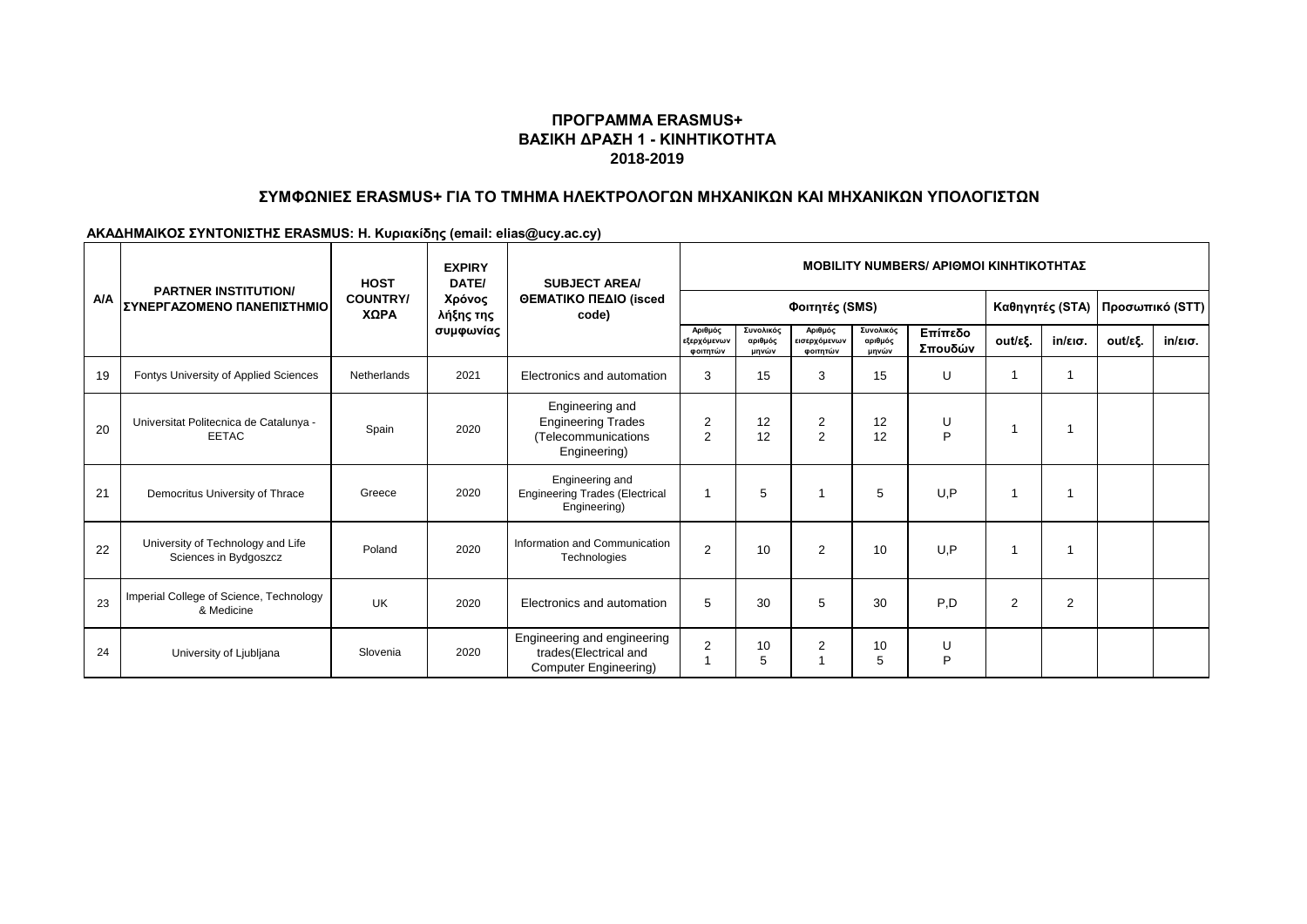#### **ΣΥΜΦΩΝΙΕΣ ERASMUS+ ΓΙΑ ΤΟ ΤΜΗΜΑ ΗΛΕΚΤΡΟΛΟΓΩΝ ΜΗΧΑΝΙΚΩΝ ΚΑΙ ΜΗΧΑΝΙΚΩΝ ΥΠΟΛΟΓΙΣΤΩΝ**

|            | <b>HOST</b><br><b>PARTNER INSTITUTION/</b>              |                         | <b>EXPIRY</b><br>DATE/           | <b>SUBJECT AREA/</b>                                                            |                                    | <b>MOBILITY NUMBERS/ APIOMOI KINHTIKOTHTAZ</b> |                                     |                               |                    |                |                 |                 |                   |  |  |
|------------|---------------------------------------------------------|-------------------------|----------------------------------|---------------------------------------------------------------------------------|------------------------------------|------------------------------------------------|-------------------------------------|-------------------------------|--------------------|----------------|-----------------|-----------------|-------------------|--|--|
| <b>A/A</b> | ΣΥΝΕΡΓΑΖΟΜΕΝΟ ΠΑΝΕΠΙΣΤΗΜΙΟ                              | <b>COUNTRY/</b><br>ΧΩΡΑ | Χρόνος<br>λήξης της<br>συμφωνίας | ΘΕΜΑΤΙΚΟ ΠΕΔΙΟ (isced<br>code)                                                  |                                    |                                                | Φοιτητές (SMS)                      |                               |                    |                | Καθηγητές (STA) | Προσωπικό (STT) |                   |  |  |
|            |                                                         |                         |                                  |                                                                                 | Αριθμός<br>εξερχόμενων<br>φοιτητών | Συνολικός<br>αριθμός<br>μηνών                  | Αριθμός<br>εισερχόμενων<br>φοιτητών | Συνολικός<br>αριθμός<br>μηνών | Επίπεδο<br>Σπουδών | out/εξ.        | in/εισ.         | out/εξ.         | $in/\epsilon$ ισ. |  |  |
| 25         | <b>AGH University</b>                                   | Poland                  | 2021                             | Engineering and<br><b>Engineering Trades</b>                                    | $\overline{2}$                     | 12                                             |                                     | 2<br>12                       | U, P, D            | -1             | 1               |                 |                   |  |  |
|            |                                                         |                         |                                  | Information and Communication<br>Technologies (Computer<br>Engineering)         |                                    |                                                |                                     |                               |                    |                |                 |                 |                   |  |  |
| 26         | Universidad de Jaen                                     | Spain                   | 2020                             | Engineering and<br><b>Engineering Trades</b>                                    | $\overline{2}$                     | 10                                             | 2                                   | 10                            | U, P, D            | 2              | 2               |                 |                   |  |  |
|            | University of Western Macedonia                         | Greece                  | 2021                             | Engineering and engineering<br>trades<br>(mechanical engineering)               | $\mathbf 1$                        | 6                                              |                                     | 6                             | U                  | -1             | 1               |                 |                   |  |  |
| 26         |                                                         |                         |                                  | Engineering and engineering<br>trades<br>(environm. protection<br>technology)   | -1                                 | 6                                              | 1                                   | 6                             | U                  | -1             | $\mathbf 1$     |                 |                   |  |  |
| 27         | <b>ESIEE Paris</b>                                      | France                  | 2020                             | Engineering and engineering<br>trades                                           | 3                                  | 15                                             | 3                                   | 15                            | U, P<br>P          | 1              | 1               |                 |                   |  |  |
| 28         | Hellenic Air Force Academy                              | Greece                  | 2020                             | Engineering and engineering<br>trades (Electrical Engineering)                  |                                    |                                                |                                     |                               |                    | $\overline{2}$ | 2               |                 |                   |  |  |
| 29         | Hochschule Landshut<br>(University of Applied Sciences) | Germany                 | 2020                             | Engineering and engineering<br>trades(Electrical and Industrial<br>Engineering) | 2                                  | 20                                             | $\overline{2}$                      | 20                            | U.P                | -1             | 1               |                 |                   |  |  |